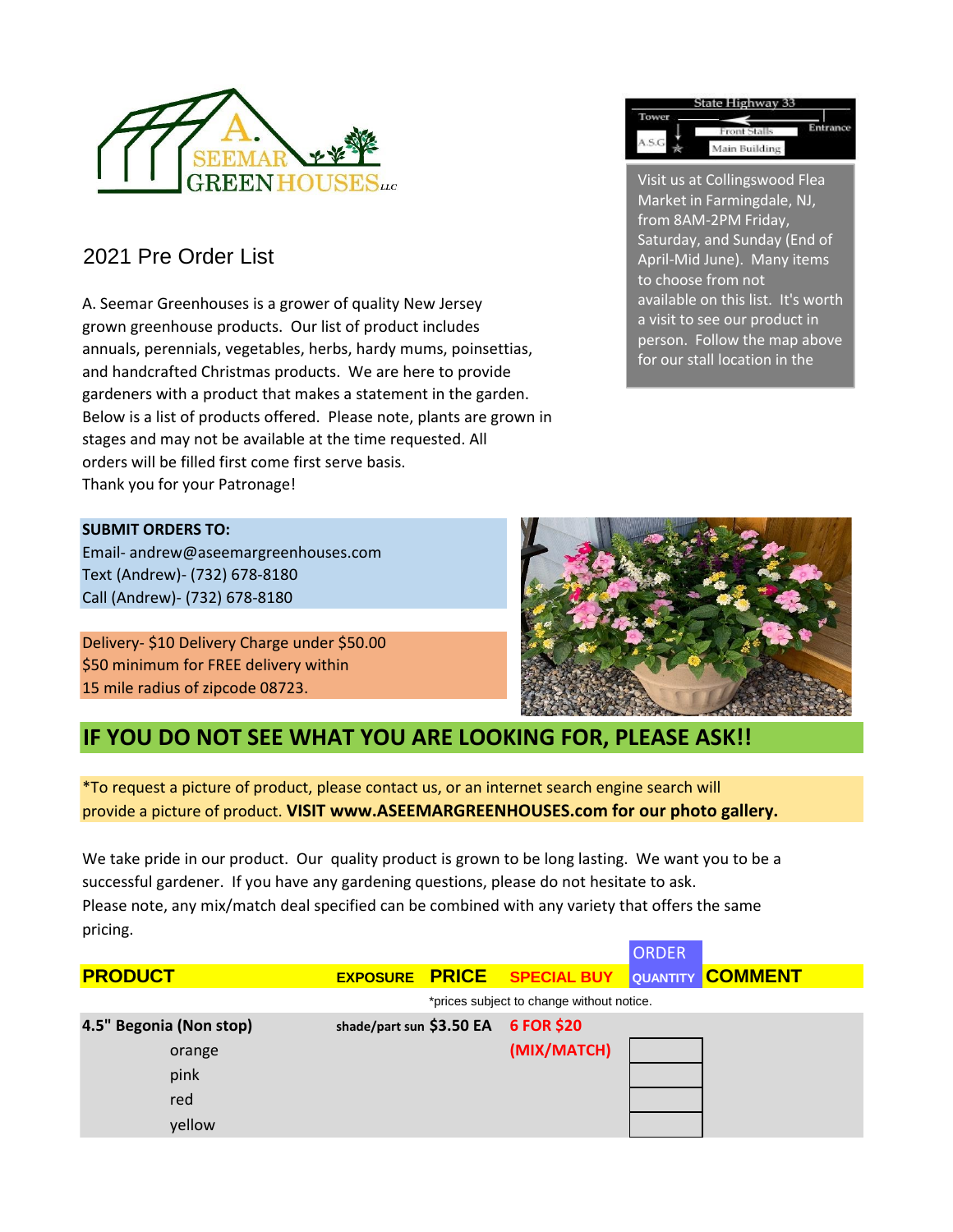|                              | 4.5" Calibrachoa (Million Bell)    | part sun/sun             | \$3.50 EA | 6 FOR \$20  |                       |
|------------------------------|------------------------------------|--------------------------|-----------|-------------|-----------------------|
|                              | pink                               |                          |           | (MIX/MATCH) |                       |
|                              | purple<br>red                      |                          |           |             |                       |
|                              | violet star                        |                          |           |             |                       |
|                              | white                              |                          |           |             |                       |
|                              | yellow                             |                          |           |             |                       |
|                              |                                    |                          |           |             |                       |
| 4.5" Coleus (Premium)        |                                    | shade/sun                | \$3.50 EA | 6 FOR \$20  |                       |
|                              | grower choice spiced curry         |                          |           | (MIX/MATCH) |                       |
|                              | chili pepper                       |                          |           |             |                       |
|                              | salsa roja                         |                          |           |             |                       |
|                              |                                    |                          |           |             |                       |
| <b>4.5" Double Impatiens</b> |                                    | shade                    | \$3.50 EA | 6 FOR \$20  |                       |
|                              | red                                |                          |           | (MIX/MATCH) |                       |
|                              | orange                             |                          |           |             |                       |
|                              | white                              |                          |           |             |                       |
|                              | rose                               |                          |           |             |                       |
|                              | 4.5" Geranium (Zonal from cutting) | sun/part sun             | \$3.50 EA | 6 FOR \$20  |                       |
|                              | pink                               |                          |           | (MIX/MATCH) |                       |
|                              | red                                |                          |           |             |                       |
|                              | salmon                             |                          |           |             |                       |
|                              | white                              |                          |           |             |                       |
|                              |                                    |                          |           |             |                       |
| 4.5" Gerber Daisy            |                                    | part sun                 | \$3.50 EA | 6 FOR \$20  |                       |
|                              | orange                             |                          |           | (MIX/MATCH) |                       |
|                              | pink                               |                          |           |             |                       |
|                              | scarlet                            |                          |           |             |                       |
|                              | yellow                             |                          |           |             |                       |
| 4.5" Iresine                 |                                    | sun/part sun             | \$3.50 EA | 6 FOR \$20  | Great for a backgroud |
| <b>RECOMMEND</b>             | <b>Blazing Rose</b>                |                          |           | (MIX/MATCH) | in a landscape. Grows |
|                              |                                    |                          |           |             | 18"to30" height.      |
| 4.5" New Impatiens           |                                    | shade/part sun \$3.50 EA |           | 6 FOR \$20  |                       |
|                              | lavender                           |                          |           | (MIX/MATCH) |                       |
|                              | orange                             |                          |           |             |                       |
|                              | pink                               |                          |           |             |                       |
|                              | purple                             |                          |           |             |                       |
|                              | red                                |                          |           |             |                       |
|                              | white                              |                          |           |             |                       |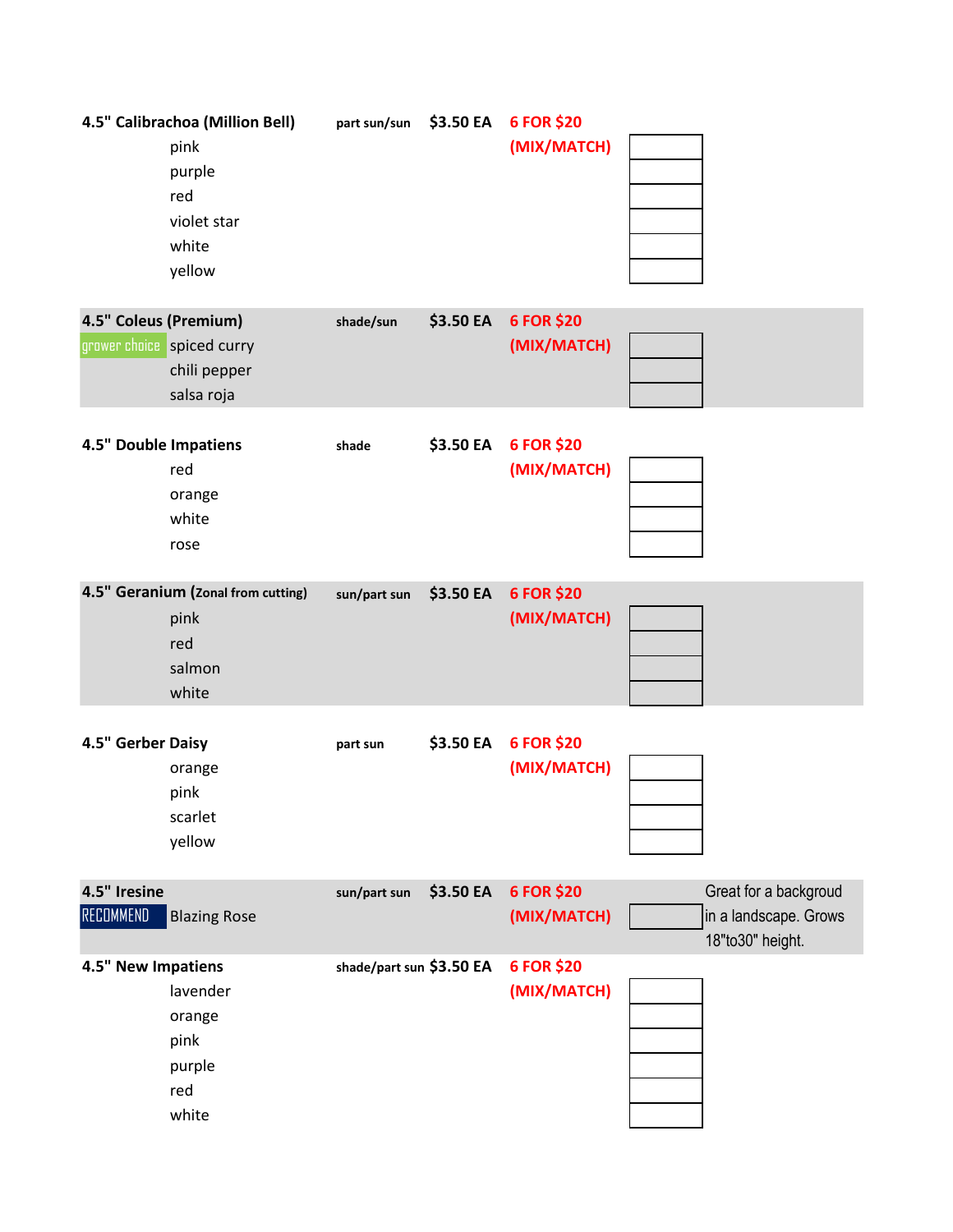| 4.5" Persian Shield<br>purple | part sun/ sun \$3.50 EA 6 FOR \$20   | (MIX/MATCH) |  |
|-------------------------------|--------------------------------------|-------------|--|
|                               |                                      |             |  |
| 4.5" Strawflower<br>vellow    | $sun/part$ sun $$3.50$ EA 6 FOR \$20 | (MIX/MATCH) |  |

## **HEAT LOVERS & SUN LOVERS!**

| 4.5" Angelonia            |           | $\sf RECDMMEND$ | sun | \$3.95 EA 4 FOR \$15 | Perfect to add height in |
|---------------------------|-----------|-----------------|-----|----------------------|--------------------------|
|                           | coral     |                 |     | (MIX/MATCH)          | patio containers!        |
| grower choice dark purple |           |                 |     |                      | 12"to14" height. Holds   |
| grower choice pink        |           |                 |     |                      | up through hot summer.   |
|                           | raspberry |                 |     |                      | Requires little          |
|                           | white     |                 |     |                      | maintenance              |
|                           |           |                 |     |                      |                          |

| 4.5" Lantana            |              | sun | \$3.95 EA | <b>4 FOR \$15</b> | Withstands hot summer. |
|-------------------------|--------------|-----|-----------|-------------------|------------------------|
|                         | cherry       |     |           | (MIX/MATCH)       | Requires little        |
| grower choice flame     |              |     |           |                   | maintenance            |
|                         | lemon glow   |     |           |                   |                        |
| grower choice rose glow |              |     |           |                   |                        |
|                         | sunrise rose |     |           |                   |                        |
|                         | yellow       |     |           |                   |                        |
|                         |              |     |           |                   |                        |

| 4.5" Sun Impatiens | sun/shade | \$3.95 EA 4 FOR \$15 |  |
|--------------------|-----------|----------------------|--|
| orange             |           | (MIX/MATCH)          |  |
| rose               |           |                      |  |
| white              |           |                      |  |

# **ACCENT PLANTS**

| 4.5" Creeping Jenny | green                   | sun/part sun | \$3.50 EA | <b>6 FOR \$20</b><br>(MIX/MATCH) |               |
|---------------------|-------------------------|--------------|-----------|----------------------------------|---------------|
| 4.5" Dichondra      | silver falls            | sun/part sun | \$3.50 EA | <b>6 FOR \$20</b><br>(MIX/MATCH) | Elegant vine! |
| <b>RECOMMEND</b>    | 4.5" Mezoo Trailing Red | sun/part sun | \$3.50 EA | 6 FOR \$20<br>(MIX/MATCH)        | Unique vine!  |
| 4.5" Swedish Ivy    | green/white variegated  | sun/part sun | \$3.50 EA | 6 FOR \$20<br>(MIX/MATCH)        | Unique vine!  |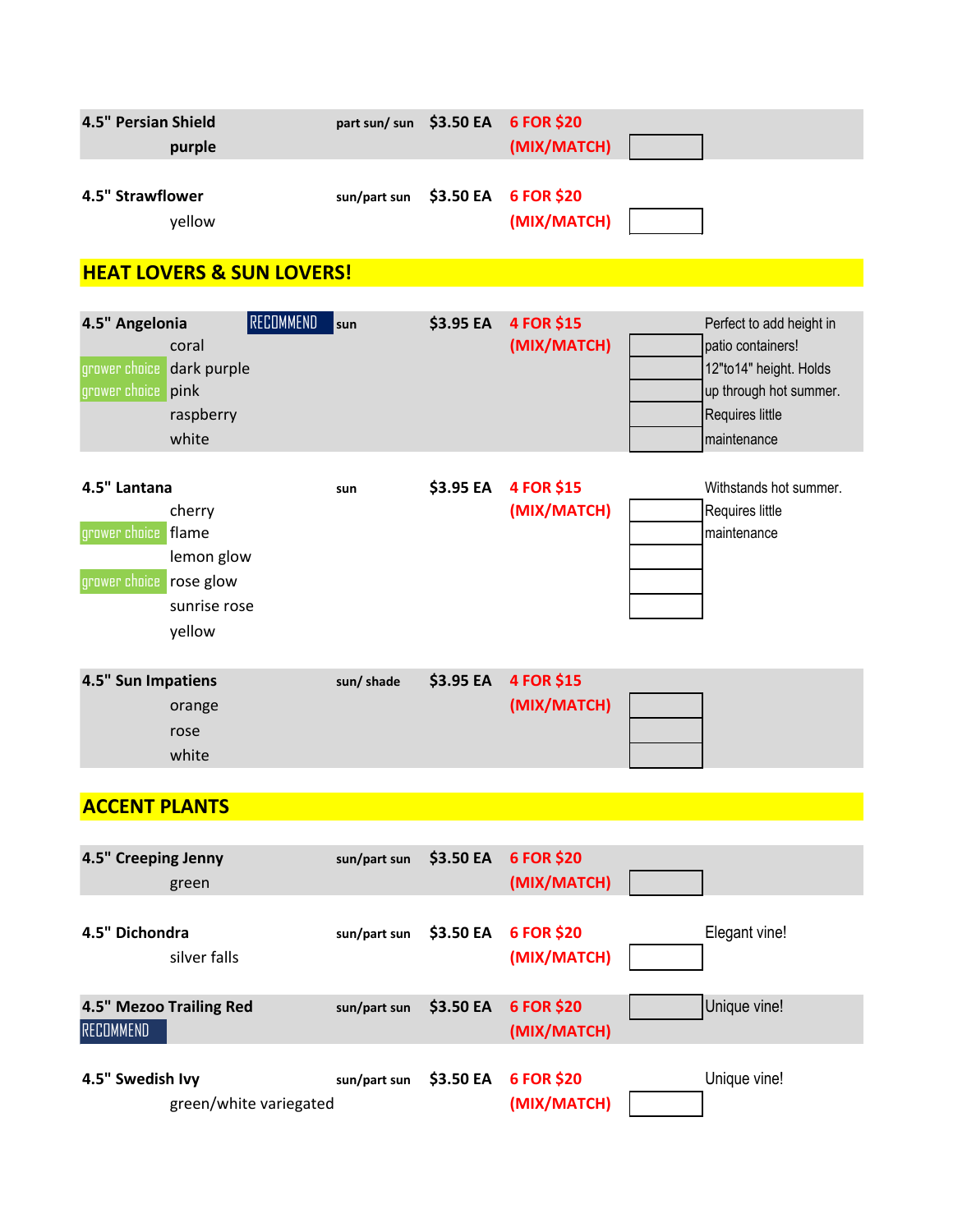|                        | 4.5" Sweet Potato Vine                                       | part shade   |           | \$3.00 EA 4 FOR \$11              | AWESOME LOOKING |
|------------------------|--------------------------------------------------------------|--------------|-----------|-----------------------------------|-----------------|
|                        | purple                                                       |              |           |                                   |                 |
|                        | tri color (green/pink, white)                                |              |           |                                   |                 |
| grower choice green    |                                                              |              |           |                                   |                 |
|                        |                                                              |              |           |                                   |                 |
| 4.5" Spike             |                                                              | sun/part sun | \$2.50 EA |                                   |                 |
|                        | green                                                        |              |           |                                   |                 |
|                        |                                                              |              |           |                                   |                 |
| 4.5" Spike (PREMIUM)   |                                                              | sun/part sun | \$3.50 EA | 6 FOR \$20                        |                 |
|                        | red                                                          |              |           | (MIX/MATCH)                       |                 |
| RECOMMEND              | variegated (green/white)                                     |              |           |                                   |                 |
|                        |                                                              |              |           |                                   |                 |
| 4.5" Vinca Vine        |                                                              | sun/part sun |           |                                   |                 |
|                        | green/white variegated                                       |              | \$2.50 EA |                                   |                 |
|                        |                                                              |              | \$3.50 EA | 6 FOR \$20                        |                 |
|                        | wojo gem                                                     |              |           |                                   |                 |
|                        |                                                              |              |           | (MIX/MATCH)                       |                 |
|                        |                                                              |              |           |                                   |                 |
| <b>4.5" Vegetables</b> |                                                              |              |           | sun/part sun \$3.25 EA 5 FOR \$15 |                 |
|                        |                                                              |              |           | (MIX/MATCH)                       |                 |
| <b>Bean</b>            |                                                              |              |           |                                   |                 |
|                        | bush bean                                                    |              |           |                                   |                 |
|                        |                                                              |              |           |                                   |                 |
| <b>Cucumber</b>        |                                                              |              |           |                                   |                 |
|                        | salad cucumber                                               |              |           |                                   |                 |
|                        |                                                              |              |           |                                   |                 |
| Eggplant               |                                                              |              |           |                                   |                 |
|                        | black beauty                                                 |              |           |                                   |                 |
|                        | ichiban                                                      |              |           |                                   |                 |
|                        |                                                              |              |           |                                   |                 |
| <b>Pepper</b>          | *our varieties are carefully selected for the highest yields |              |           |                                   |                 |
|                        | gold bell                                                    |              |           |                                   |                 |
|                        | green bell                                                   |              |           |                                   |                 |
|                        | habanero                                                     |              |           |                                   |                 |
|                        | hungarian hot wax                                            |              |           |                                   |                 |
|                        | italian fryer (cubanelle)                                    |              |           |                                   |                 |
|                        | jalapeno                                                     |              |           |                                   |                 |
|                        | long red cayenne                                             |              |           |                                   |                 |
|                        |                                                              |              |           |                                   |                 |
|                        | orange bell                                                  |              |           |                                   |                 |
|                        | red bell                                                     |              |           |                                   |                 |
|                        | sweet banana                                                 |              |           |                                   |                 |
|                        |                                                              |              |           |                                   |                 |
|                        |                                                              |              |           |                                   |                 |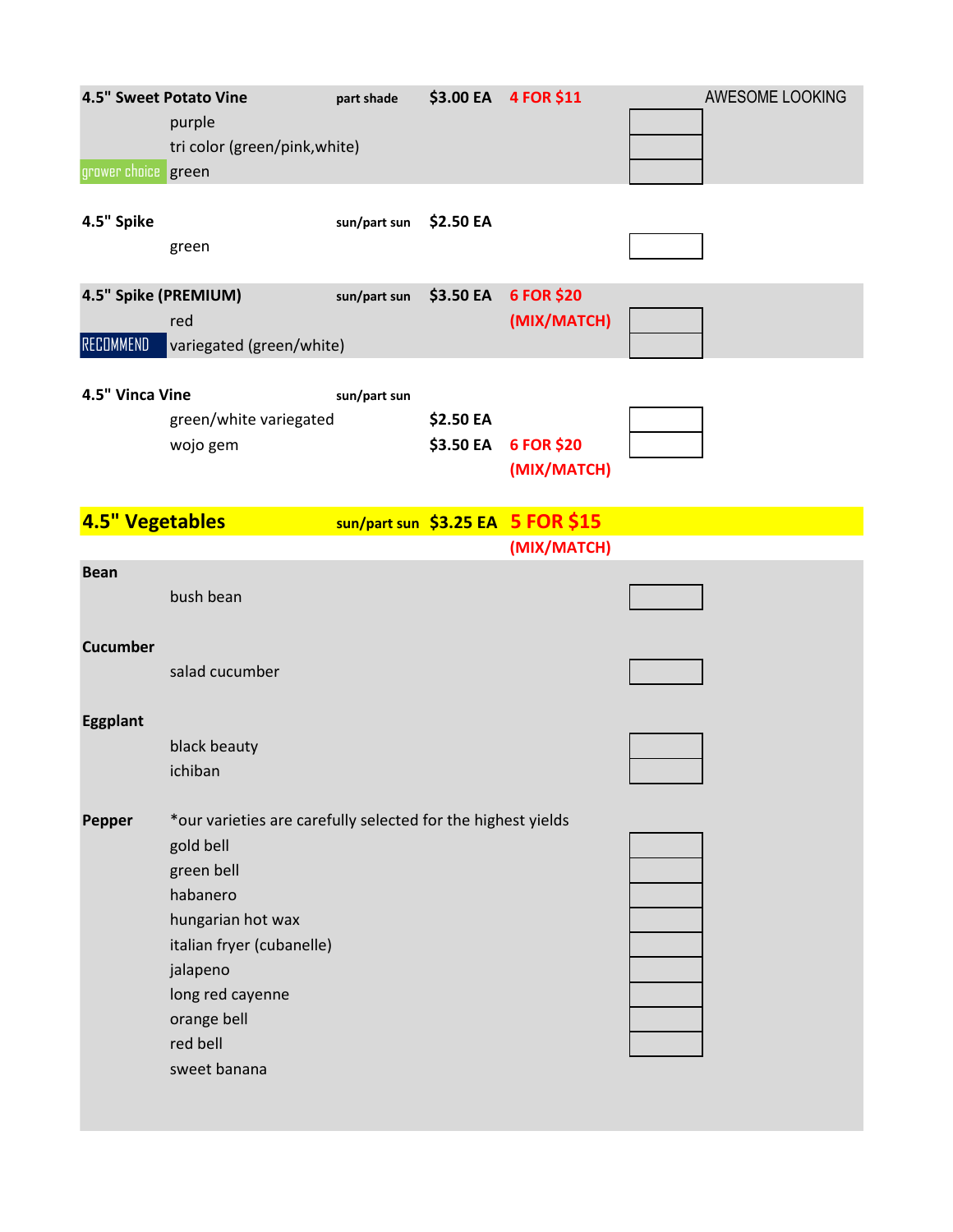|        | BURPEE PEPPER (FUN, SNACKABLE SWEET PEPPERS)         |                         |
|--------|------------------------------------------------------|-------------------------|
|        | mardi gras orange                                    |                         |
|        | mardi gras purple                                    |                         |
|        | mardi gras red                                       |                         |
|        | mardi gras yellow                                    |                         |
| Squash |                                                      |                         |
|        | green zucchini                                       |                         |
|        | gold zucchini                                        |                         |
| Tomato |                                                      |                         |
|        | beefsteak (large round)                              |                         |
|        | chef orange (orange large round beefsteak)           |                         |
|        | early girl                                           |                         |
|        | fantastico (red grape)                               |                         |
|        | indigo kumquat (grape)                               | UNIQUE COLOR            |
|        | jersey boy heirloom (large round) similar to rutgers |                         |
|        | midnight snack (medium round)                        | UNIQUE COLOR            |
|        | san marzano (heirloom plum)                          |                         |
|        | sun gold (gold cherry)                               | <b>SWEET LIKE CANDY</b> |
|        | sunny boy (yellow large round beefsteak)             |                         |
|        | supersteak (large round)                             |                         |
|        | sweet 100 (red cherry)                               |                         |
|        | yellow pear (pear)                                   |                         |

# **4.5" HERBS sun/part sun \$3.25 EA 5 FOR \$15**

|                 | (MIX/MATCH) |  |
|-----------------|-------------|--|
| basil italian   |             |  |
| cilantro        |             |  |
| dill            |             |  |
| lemon balm      |             |  |
| oregano italian |             |  |
| parsley italian |             |  |
| peppermint      |             |  |
| rosemary        |             |  |
| sage            |             |  |
| spearmint       |             |  |
| thyme english   |             |  |
|                 |             |  |

| 8" Basil         |          |           |  |
|------------------|----------|-----------|--|
| <b>RECOMMEND</b> | litalian | \$5.99 EA |  |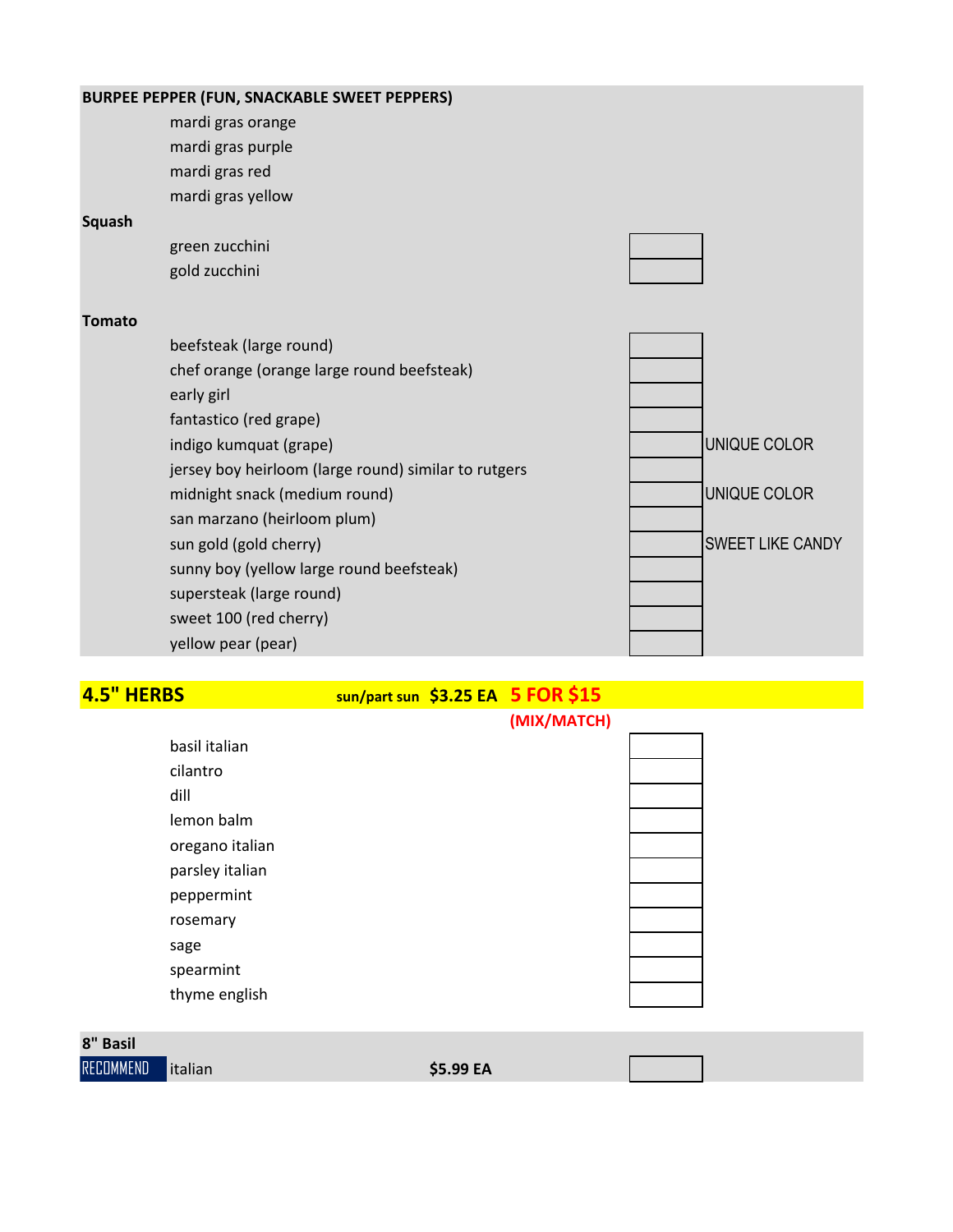|                                         | 6" BULBS LATE CROP MAY NOT BE AVAILABLE UNTIL END OF MAY        |                          |            |                                  |                                            |
|-----------------------------------------|-----------------------------------------------------------------|--------------------------|------------|----------------------------------|--------------------------------------------|
| 6" Elephant Ears                        | jumbo green                                                     | shade/part sun \$8.99 EA |            |                                  |                                            |
| 6" Caladiums                            | pink<br>red<br>white                                            | part sun                 | \$7.99 EA  |                                  |                                            |
| 6" Salvia<br>RECOMMEND                  | blue                                                            | sun/part sun             | \$4.99 EA  |                                  | <b>Excellent</b> for<br>containers         |
| 8" Sunflower (Dwarf)                    | yellow                                                          | sun/part sun             | \$4.99 EA  |                                  |                                            |
| 8" Sunflower (Tall)<br><b>RECOMMEND</b> | yellow                                                          | sun/part sun             | \$4.99 EA  |                                  | Watch it grow tall &<br>bloom              |
| <b>JUMBO 6 PACK</b>                     |                                                                 |                          |            |                                  |                                            |
| Angelonia (Dwarf)                       | mix (purple, lavender, white)                                   |                          | \$6.99 EA  | 2 OR MORE \$5.99 EA<br>MIX/MATCH | <b>GREAT IN MIXED</b><br><b>CONTAINERS</b> |
| Cosmo<br>RECOMMEND                      | mix                                                             |                          | \$6.99 EA  | 2 OR MORE \$5.99 EA<br>MIX/MATCH | <b>ATTRACTS</b><br>POLLINATORS!            |
| <b>Wave Petunia</b>                     | mix<br>plum tart (mix of purple colors)                         |                          | \$6.99 EA  | 2 OR MORE \$5.99 EA<br>MIX/MATCH |                                            |
| Zinnia (Dwarf)<br>RECOMMEND             | mix                                                             |                          | \$6.99 EA  | 2 OR MORE \$5.99 EA<br>MIX/MATCH | <b>ATTRACTS</b><br>POLLINATORS!            |
|                                         | <b>10" Hanging Baskets</b>                                      |                          |            |                                  |                                            |
| Fushia                                  |                                                                 | shade                    | \$12.50 EA |                                  |                                            |
|                                         | red/violet                                                      |                          |            |                                  |                                            |
|                                         | <b>Geranium (zonal from cutting)</b><br>red<br>salmon<br>violet | sun/part sun             | \$12.50 EA |                                  |                                            |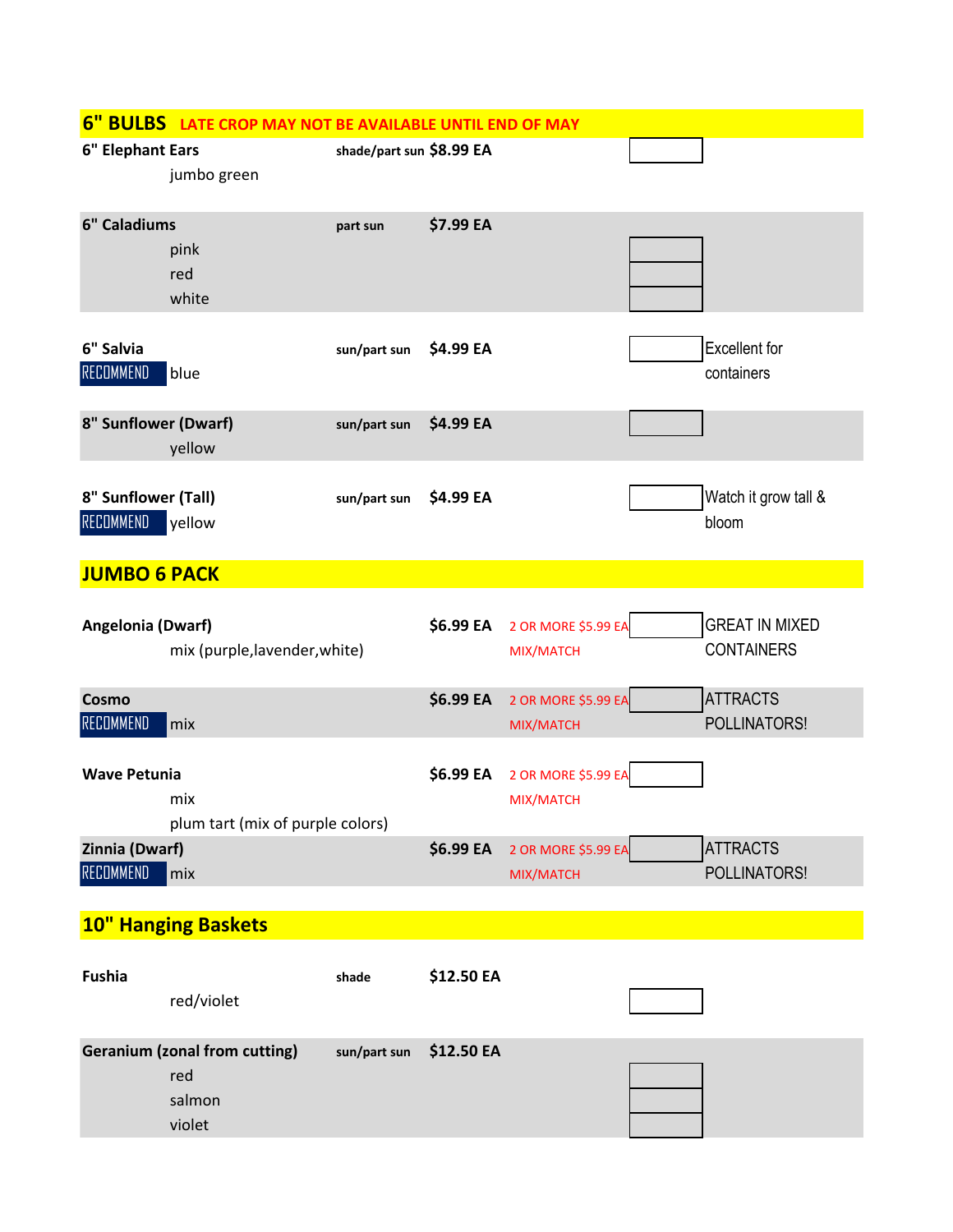Geranium (IVY) RECOMMEND sun/part sui\$13.99 EA

grower choice <mark>red</mark> rose

white w/ red eye

| \$13.99 EA                                                             | Holds up well in sun & |
|------------------------------------------------------------------------|------------------------|
| grower choice multi color (sunrise rose, red, yellow)<br><b>I</b> heat |                        |

| <b>Million Bell</b> | RECOMMEND        | \$12.50 EA<br>sun/part sun           |  |
|---------------------|------------------|--------------------------------------|--|
|                     | batting eyes     | (ORANGE/RED, SALMON EYE, YELLOW/RED) |  |
|                     | cherry plum tart | (RED, PURPLE, HOT PINK)              |  |
| grower choice       | laguna Beach     | (ORANGE, RED, LAVENDER)              |  |
|                     | panorama         | (ROSE, PURPLE, WHITE)                |  |
|                     | playdate         | (ROSE, PURPLE, YELLOW)               |  |
|                     | spirits united   | (RED, WHITE, BLUE)                   |  |
| grower choice       | spring showers   | (SKY BLUE, PINK, LEMON)              |  |
| grower choice       | sprinkles on top | (RED, YELLOW, PURPLE)                |  |
|                     | sundance         | (PINK, YELLOW, PURPLE)               |  |
|                     | sweet melody     | (PURPLE, HOT PINK, LIGHT PINK)       |  |
|                     | tropicali        | (RED, YELLOW, ORANGE)                |  |

 $CASCADING.$ **PERFORMS WELL** IN PART SUN. 

| <b>New Guinea Impatiens</b> | shade/part sun \$12.50 EA | <b>VERY COLORFUL!</b> |
|-----------------------------|---------------------------|-----------------------|
| lavender                    |                           |                       |
| pink                        |                           |                       |
| purple                      |                           |                       |
| red                         |                           |                       |
| salmon                      |                           |                       |
| white                       |                           |                       |
|                             |                           |                       |

| <b>Sunpatiens</b>             | sun/part sun | \$13.99 EA | <b>HOLDS UP IN SUN</b> |
|-------------------------------|--------------|------------|------------------------|
| lavender                      |              |            | <b>AND HEAT!</b>       |
| orange                        |              |            |                        |
| rose                          |              |            |                        |
|                               |              |            |                        |
| <b>Combos (Mixed Species)</b> | sun/part sun | \$13.99 EA |                        |

| grower choice peach of my heart (orange sun impatiens, violet verbena, yellow million bell) |  |  |  |  |  |
|---------------------------------------------------------------------------------------------|--|--|--|--|--|
| heartland (white petunia, blue lobelia, red verbenia)                                       |  |  |  |  |  |
| jazzberry jam (burgundy petunia, purple verbena, white million bell)                        |  |  |  |  |  |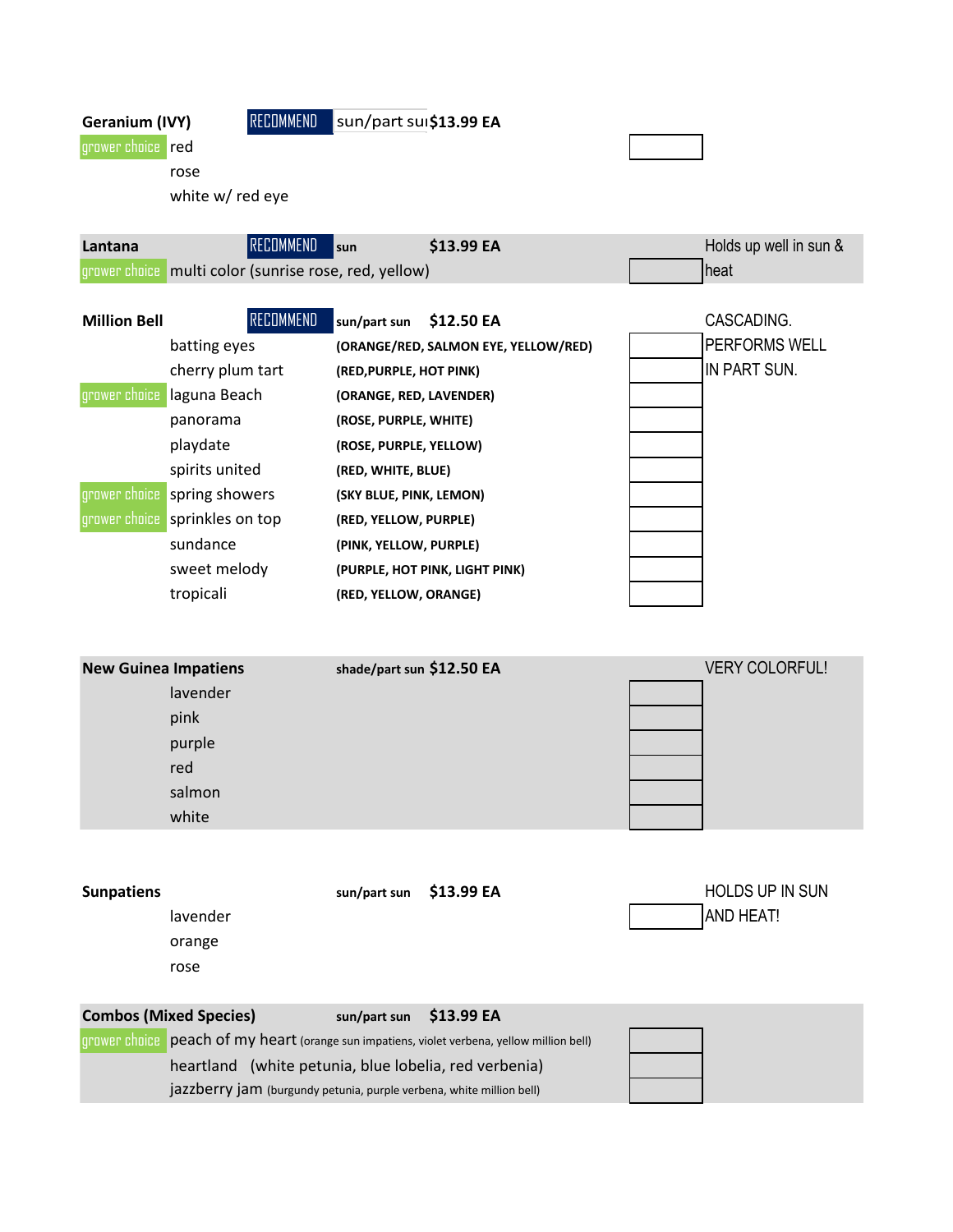| <b>Wandering Jew</b>                        | shade/part sun \$12.50 EA | UNIQUE! |
|---------------------------------------------|---------------------------|---------|
| grower choice purple/light green variegated |                           |         |
|                                             |                           |         |
| <b>12" Hanging Basket</b>                   | sun/part : \$14.99 EA     |         |
|                                             |                           |         |
| Geranium (Zonal) w/ dichondra vine          |                           |         |
| red                                         |                           |         |
|                                             |                           |         |

### **10" Patio Containers**

| <b>Dahlia</b>    |                                      | sun/part sun | \$12.50 EA |  |  |
|------------------|--------------------------------------|--------------|------------|--|--|
|                  | bright orange                        |              |            |  |  |
|                  | grower choice electric pink          |              |            |  |  |
|                  | pink/lemon                           |              |            |  |  |
|                  | purple/white                         |              |            |  |  |
|                  | red/yellow fireball                  |              |            |  |  |
| Geranium         |                                      | sun/part sun | \$12.50 EA |  |  |
|                  | red                                  |              |            |  |  |
|                  | salmon                               |              |            |  |  |
|                  | violet                               |              |            |  |  |
| 10" Patio Tomato |                                      | sun/part sun | \$11.99 EA |  |  |
|                  | little sicily (medium slicer tomato) |              |            |  |  |

### **10" Perennials**

| <b>Black Eyed Susan</b>              | goldstorm gold                    | sun/part sun | \$12.99 EA                                                            |  |
|--------------------------------------|-----------------------------------|--------------|-----------------------------------------------------------------------|--|
| Echinacea<br>grower choice mix color |                                   | sun/part sun | \$12.99 EA                                                            |  |
| <b>Foxglove</b>                      | mix color                         | sun/part sun | \$12.99 EA                                                            |  |
| <b>Roses</b>                         | knock out roses<br>pink<br>yellow |              | \$19.99 EA                                                            |  |
|                                      |                                   |              | MORE PERENNIALS MAY BE AVAILABLE. PLEASE CONTACT US FOR AVAILABILITY. |  |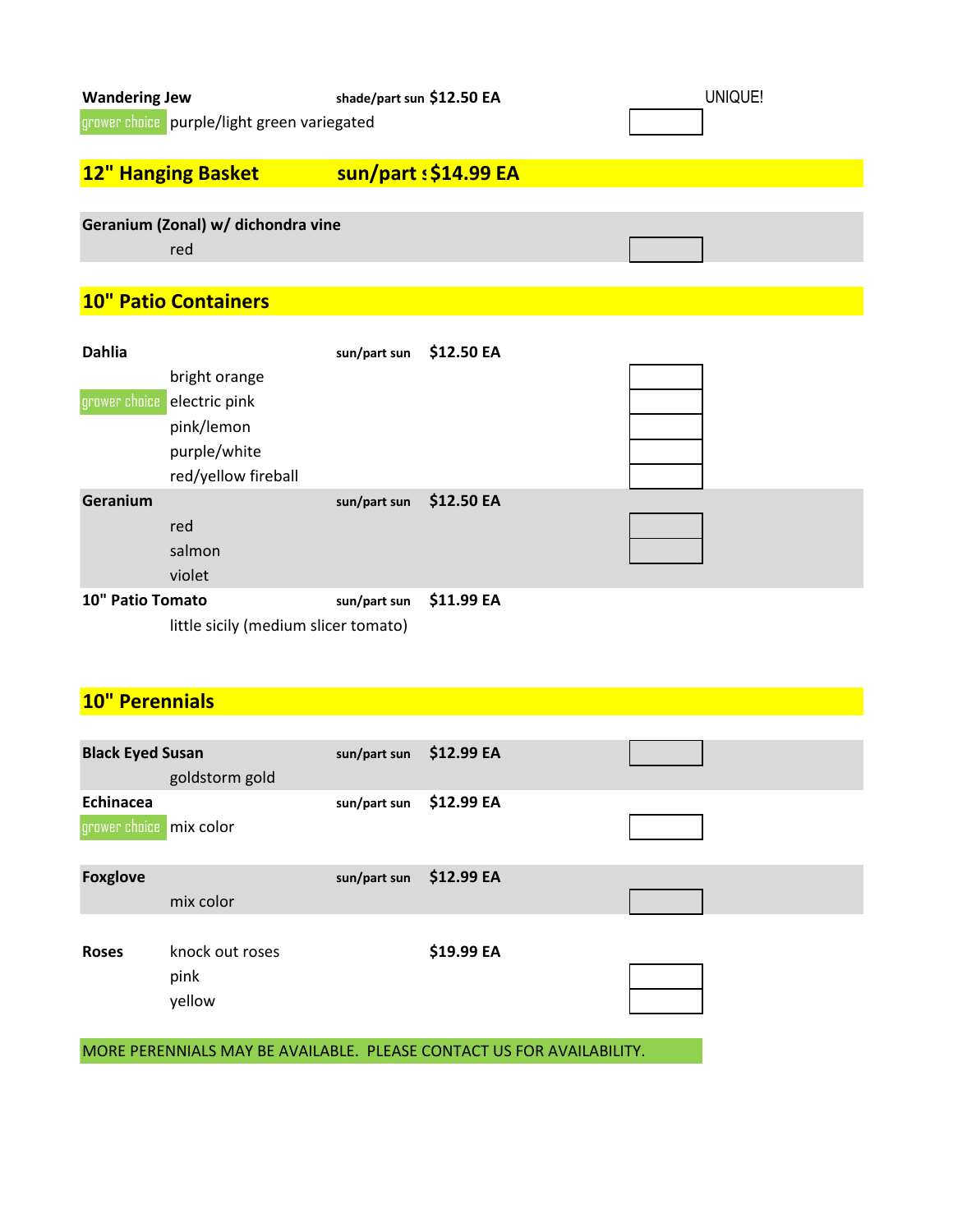| <b>TROPICAL FLOWERS</b>                                               | <b>ALL SUN/PART SHADE</b>                                                                                       |                                                                    |
|-----------------------------------------------------------------------|-----------------------------------------------------------------------------------------------------------------|--------------------------------------------------------------------|
|                                                                       | PLEASE NOTE: DUE TO TRUCKING AVAILABILITY FOR TROPICALS, ITEMS MAY NOT BE AVAILABLE. PLEASE CALL FOR INVENTORY. |                                                                    |
| 10" Boston Fern                                                       | \$12.99 EA                                                                                                      |                                                                    |
| 10" Dipladenia<br>pink<br>red                                         | \$19.99 EA 3 FOR \$55                                                                                           | STUNNING!                                                          |
| 10" Gardenia Bush                                                     | \$19.99 EA                                                                                                      | ELEGANT!                                                           |
| RECOMMEND<br>white                                                    |                                                                                                                 | FRAGRANT!                                                          |
| 10" Hibiscus Column<br>multi color                                    | \$29.99 EA                                                                                                      | STUNNING COLOR                                                     |
| <b>RECOMMEND</b><br>10" Hibiscus Bush                                 |                                                                                                                 |                                                                    |
| grower choice fiesta                                                  | \$22.99 EA                                                                                                      | <b>ATTRACTS</b>                                                    |
| yellow                                                                | \$19.99 EA 3 FOR \$55                                                                                           | <b>POLLINATORS &amp;</b>                                           |
| pink                                                                  | \$19.99 EA 3 FOR \$55                                                                                           | <b>HUMMINGBIRDS</b>                                                |
| red                                                                   | \$19.99 EA 3 FOR \$55                                                                                           |                                                                    |
| 10" Hibiscus tree braid<br>president red<br>fort meyer yellow<br>pink | \$24.99 EA<br>\$24.99 EA<br>\$24.99 EA                                                                          | <b>ATTRACTS</b><br><b>POLLINATORS &amp;</b><br><b>HUMMINGBIRDS</b> |
| RECOMMEND<br>10" Mandevilla<br>grower choice pink<br>red<br>white     | \$24.99 EA                                                                                                      | YOU WON'T BE<br><b>DISAPPOINTED WITH</b><br>THESE BEAUTIES!        |
| RECOMMEND<br>10" Majesty Palm<br>green                                | \$18.99 EA 2 FOR \$35                                                                                           | <b>BRING IN FOR</b><br><b>WINTER FOR</b><br><b>HOUSEPLANT</b>      |

OTHER PALMS WILL BE AVAILABLE FOR FULL SUN. PLEASE CALL FOR AVAILABLITY.

| <b>ANNUAL FLATS</b> |                              |  |
|---------------------|------------------------------|--|
|                     |                              |  |
| Aster               | \$12.50 EA \$2.75 per 6 pack |  |
| blue, pink, white   |                              |  |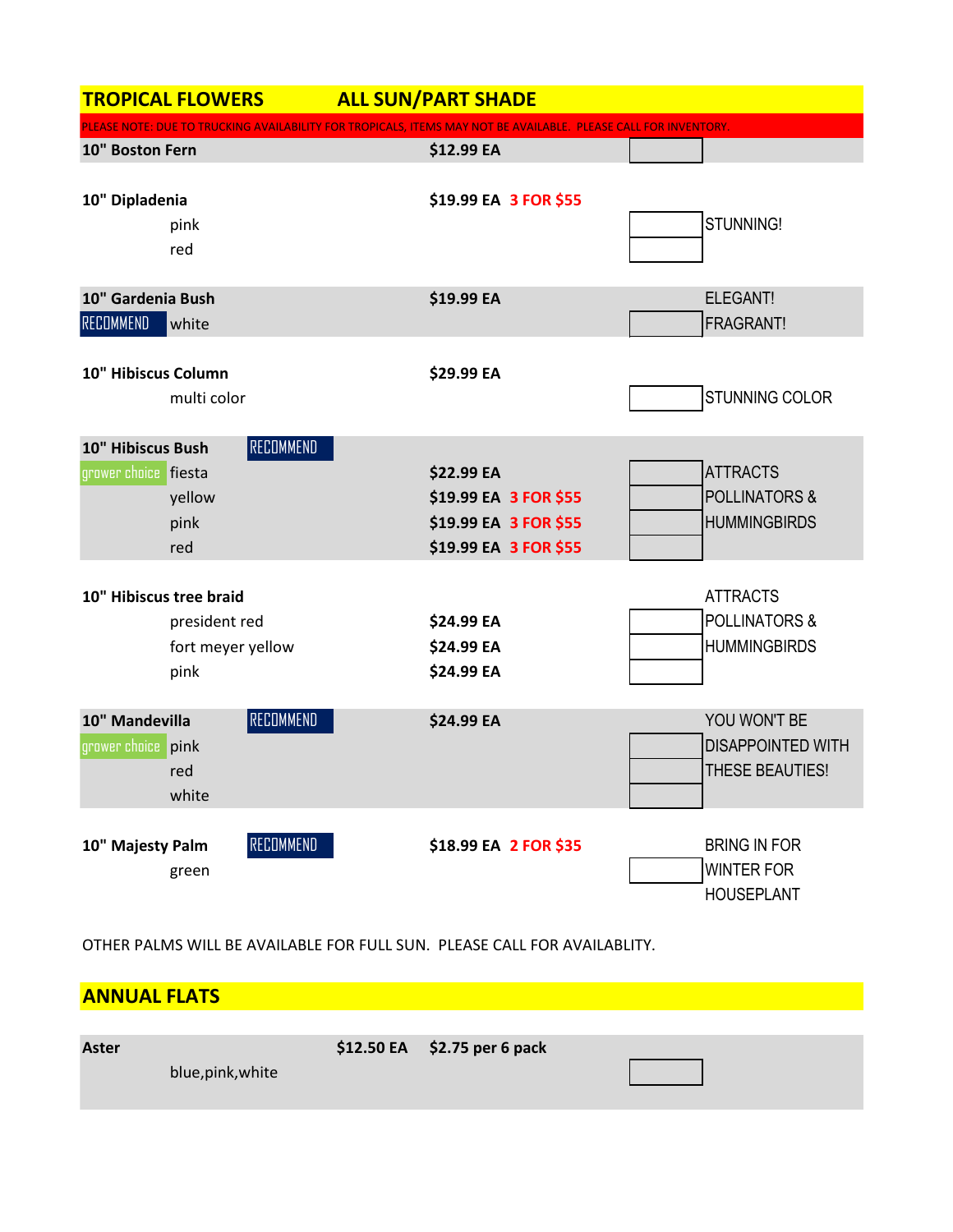| <b>Begonia (Green Leaf)</b>                    | mix<br>pink<br>red<br>white                   |                   | \$12.50 EA \$2.75 per 6 pack |  |
|------------------------------------------------|-----------------------------------------------|-------------------|------------------------------|--|
| <b>Begonia (Dark Leaf)</b>                     | mix<br>pink<br>red<br>white                   |                   | \$12.50 EA \$2.75 per 6 pack |  |
| grower choice mix                              | <b>Begonia (Dark and Green Leaf)</b>          |                   | \$12.50 EA \$2.75 per 6 pack |  |
| <b>Coleus</b>                                  | mix                                           | \$12.50 EA        | \$2.75 per 6 pack            |  |
| <b>Dusty Miller</b>                            | silver                                        |                   | \$12.50 EA \$2.75 per 6 pack |  |
| <b>Hypoestes</b>                               | mix                                           | \$12.50 EA        | \$2.75 per 6 pack            |  |
| <b>Impatiens</b><br>grower choice mix          | pearl blue (lavender)<br>pink<br>red<br>white | <b>\$12.50 EA</b> | \$2.75 per 6 pack            |  |
| <b>Marigold African</b><br>grower choice   mix | orange<br>yellow                              | \$12.50 EA        | \$2.75 per 6 pack            |  |
| <b>Marigold French</b><br>grower choice mix    | orange<br>yellow                              | \$12.50 EA        | \$2.75 per 6 pack            |  |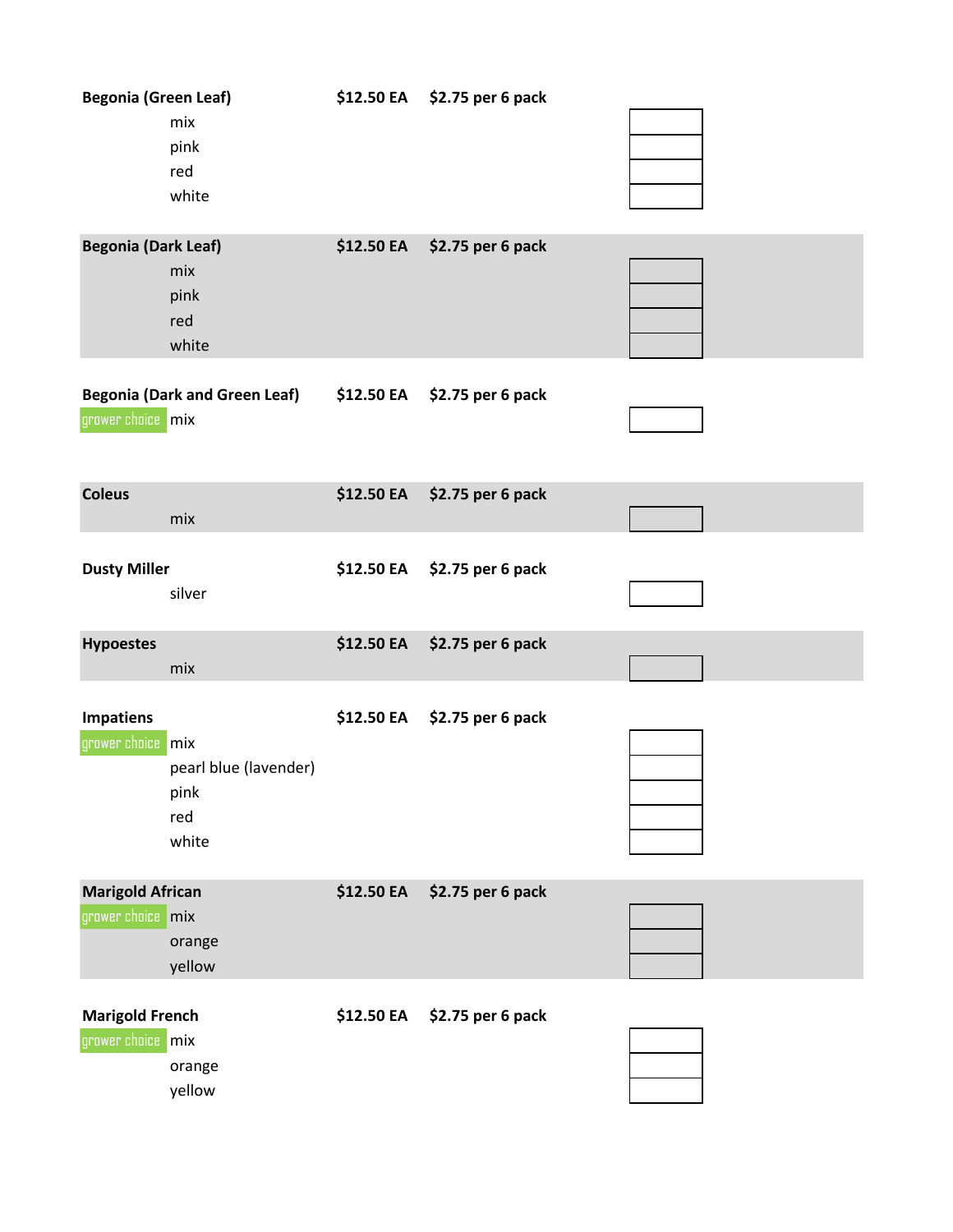| Petunia                                  | red<br>pink<br>white<br>purple<br>mix (all color)                                                                               | \$12.50 EA | \$2.75 per 6 pack                                  |                                                    |
|------------------------------------------|---------------------------------------------------------------------------------------------------------------------------------|------------|----------------------------------------------------|----------------------------------------------------|
| <b>Salvia</b>                            | red                                                                                                                             | \$12.50 EA | \$2.75 per 6 pack                                  |                                                    |
| <b>Torenia</b>                           | blue<br>mix                                                                                                                     | \$12.50 EA | \$2.75 per 6 pack                                  |                                                    |
| <b>Vinca Flower</b>                      | grower choice bubble gum (pink, light pink, white)<br>pink<br>red<br>summer breeze (lavender, purple, white)<br>violet<br>white | \$13.99 EA | \$2.75 per 6 pack                                  | <b>HOLDS UP WELL</b><br>WITH HEAT AND<br>SUN!!     |
|                                          | <b>GARDENING PRODUCTS</b>                                                                                                       |            |                                                    |                                                    |
|                                          | Fertilizer (mix with water)<br>Jack's 8 oz All Purpose<br>1.5 lb Tomato/Veggie Feed                                             |            | \$5.99 EA<br>\$8.99 EA                             |                                                    |
| Fertilizer (osmocote)<br>RECOMMEND       | 16 oz 21-4-8 All purpose                                                                                                        |            | \$5.99 EA                                          | <b>HIGHLY RECOMMEND</b><br><b>LASTS FOR SUMMER</b> |
| Spray (spray bottle)<br><b>RECOMMEND</b> | deer stopper<br>garden safe fungicide &insecticide<br>spectracide weed killer<br>yard cutter (mosquito)                         |            | \$11.99 EA<br>\$7.99 EA<br>\$4.99 EA<br>\$11.99 EA | <b>ORGANIC</b>                                     |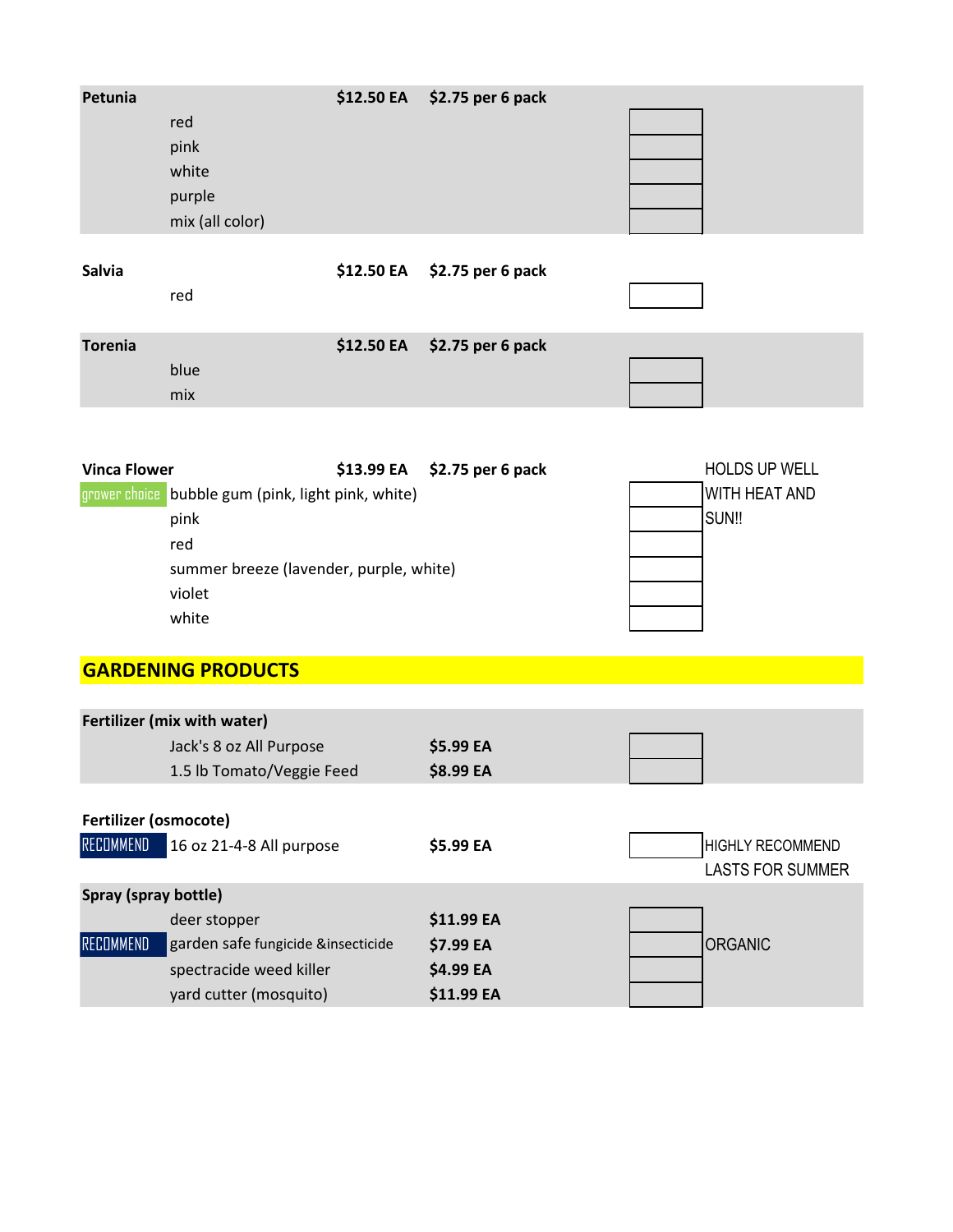### **Flower Containers**

|                  | 14" Cone Hanging Basket  | \$11.99 EA |  |
|------------------|--------------------------|------------|--|
| RECOMMEND        | 14.5" Round Copper Brush | \$6.99 EA  |  |
|                  | 17.7" Fancy Rim          | \$9.99 EA  |  |
| RECOMMEND        | 18" Lattice              | \$11.99 EA |  |
| <b>RECOMMEND</b> | 4.3 Gal Light Blue Drip  | \$11.99 EA |  |
|                  | Listo Pizzazz Blue       | \$9.99 EA  |  |
|                  | 24" Deck Rail Planter    | 14.99 EA   |  |
|                  | 18" Wine Barrel          | 24.99 EA   |  |
|                  | 4.3 Gal Dark Blue Drip   | 11.99 EA   |  |

| <b>Other</b> |                                        |           |               |                       |                |
|--------------|----------------------------------------|-----------|---------------|-----------------------|----------------|
|              | American Flag                          |           | \$1.00        |                       |                |
|              | Tomato Cage 42"                        | \$6.99 EA | 2 FOR \$11.99 |                       |                |
|              |                                        |           |               |                       |                |
| <b>SOIL</b>  |                                        |           |               |                       |                |
|              | Potting Soil 2.8 cu ft bag             |           |               | \$12.99 EA 2 FOR \$24 |                |
|              | Organic Soil 2.8 cu ft bag             |           |               | \$12.99 EA 2 FOR \$24 | <b>ORGANIC</b> |
|              | 25L Organic Soil bag                   |           |               | \$5.99 EA 2 FOR \$10  | <b>ORGANIC</b> |
|              | Potting Soil w/o perlite 2.8 cu ft bag |           |               | \$12.99 EA 2 FOR \$24 |                |